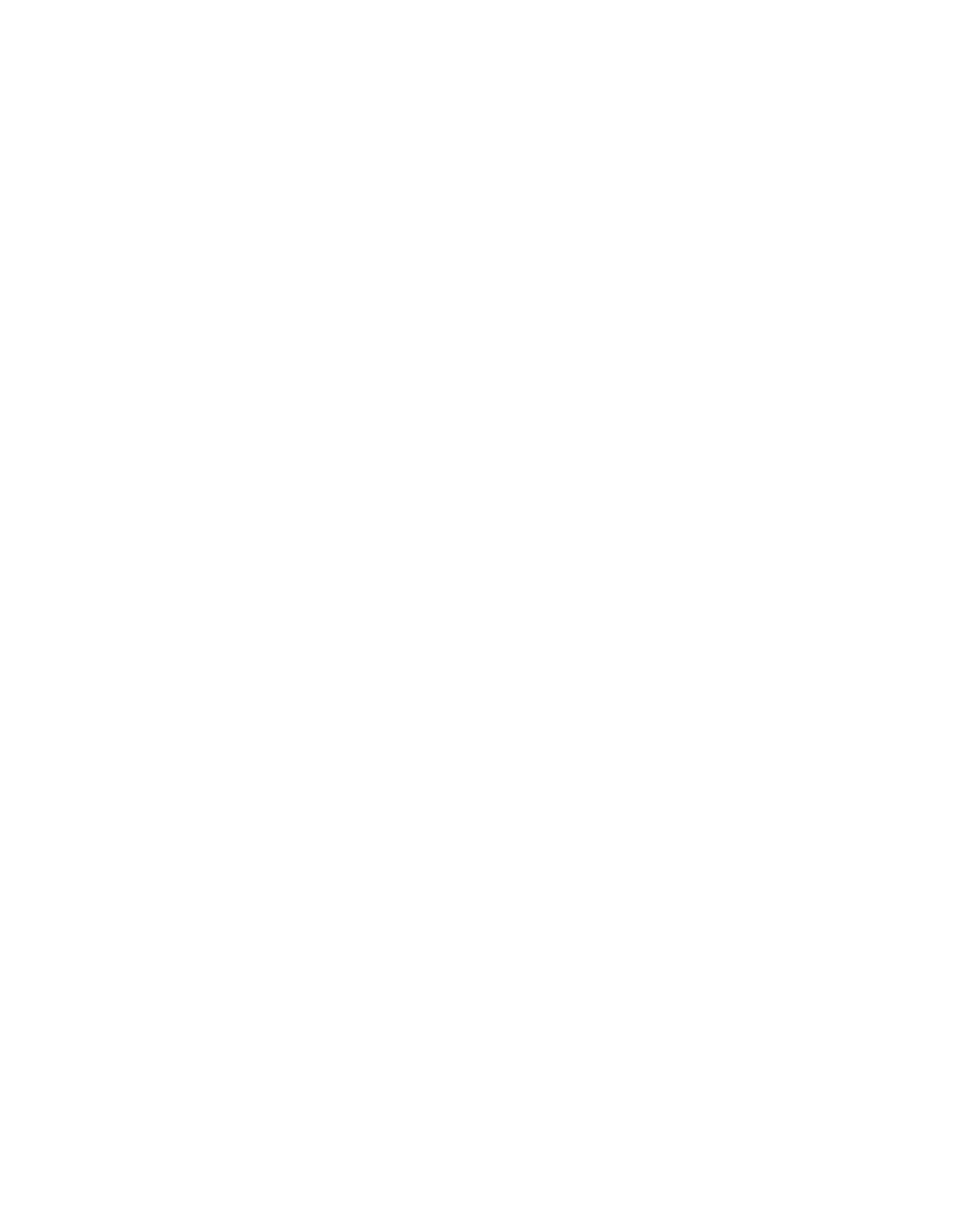

**STATEMENT OF RESPONSIBILITY**<br>The accompanying Report of Amounts Paid or Payable to Members of the Assembly by the Assembly<br>the responsibility of Management of the Legislative Assembly and has been prepared in accordance The accompanying Report of Amounts Paid or Payable to Members of the Assembly by the Assembly is<br>the responsibility of Management of the Legislative Assembly and has been prepared in accordance with<br>provisions of *The Legi* The accompanying Report of Amounts Paid or Payable to Members of the Assembly by the Assembly is the responsibility of Management of t prepared within reasonable limits of materiality, incorporating Management's best judgment regarding estimates and other data available up to June 26, 2020.

Management maintains internal controls to provide reasonable assurance of the reliability and accuracy of the financial information reported.

This Report is tabled in the Legislature. It is also available on the Manitoba Legislative Assembly website.

On behalf of Management;

**Original signed by Original signed by** 

Judy Wegner **Executive Director, Administration Branch** Manitoba Legislative Assembly

Patricia Chaychuk Clerk of the Legislative Assembly Manitoba Legislative Assembly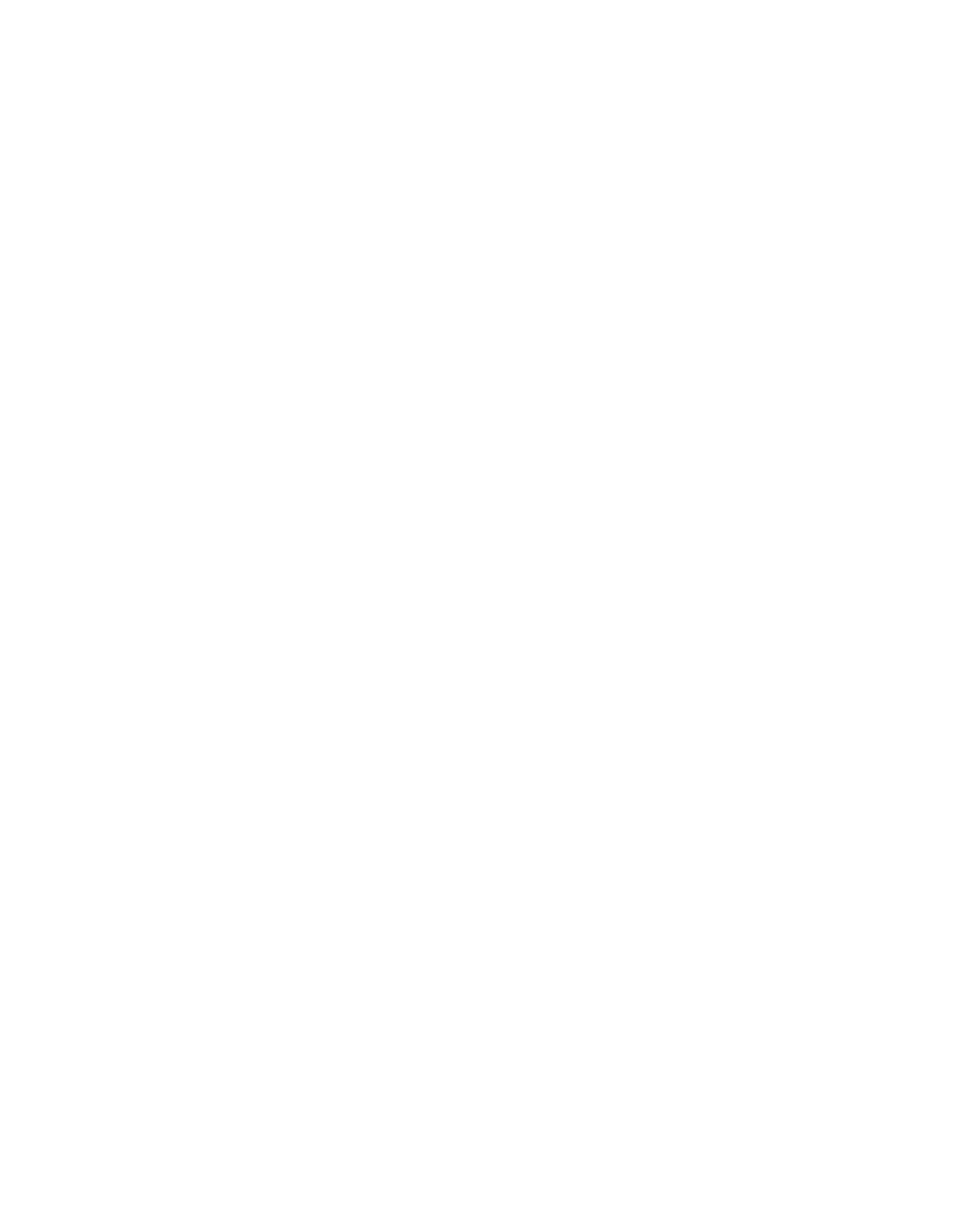## **COMPENSATION REPORT OF AMOUNTS PAID OR PAYABLE TO MEMBERS OF THE ASSEMBLY FOR THE YEAR ENDED MARCH 31, 2020**

|                     |                       |                  |                                       | <b>COMPENSATION</b> |              |                          |                     |                    |
|---------------------|-----------------------|------------------|---------------------------------------|---------------------|--------------|--------------------------|---------------------|--------------------|
|                     |                       |                  | PREMIER'S AND MINISTERS' COMPENSATION |                     |              |                          |                     | <b>SEVERANCE /</b> |
|                     |                       | <b>MEMBERS'</b>  | <b>PAID OR</b>                        |                     |              | <b>PAID UNDER</b>        | <b>OTHER</b>        | <b>TRANSITION</b>  |
| <b>MEMBER</b>       | <b>CONSTITUENCY</b>   | <b>INDEMNITY</b> | <b>ACCRUED</b>                        | WITHHELD            | <b>TOTAL</b> | <b>FR&amp;TP ACT</b>     | <b>COMPENSATION</b> | <b>PAYMENTS</b>    |
|                     |                       |                  |                                       | (Note 2)            |              | (Note 2)                 |                     | (Note 4)           |
|                     |                       | \$               | \$                                    | \$                  | \$           | \$                       | \$                  | \$                 |
| Adams, D.           | Thompson              | 52,700.49        |                                       |                     |              |                          |                     |                    |
| Altomare, N.        | Transcona             | 52,700.35        |                                       |                     |              |                          |                     |                    |
| Asagwara, U.        | <b>Union Station</b>  | 52,700.49        |                                       |                     |              |                          |                     |                    |
| Brar, D.            | <b>Burrows</b>        | 52,700.49        |                                       |                     |              |                          |                     |                    |
| Bushie, I.          | Keewatinook           | 52,700.49        |                                       |                     |              |                          |                     |                    |
| Clarke, Hon. E.     | Agassiz               | 94,533.60        | 41,464.35                             | 10,292.38           | 51,756.73    | 10,320.87                |                     |                    |
| Cox, Hon. C.        | Kildonan-River East   | 94,533.60        | 41,464.37                             | 10,292.36           | 51,756.73    | 10,320.87                |                     |                    |
| Cullen, Hon. C.     | Spruce Woods          | 94,533.60        | 41,464.37                             | 10,292.36           | 51,756.73    | 10,320.87                |                     |                    |
| Driedger, Hon. M.   | Roblin                | 94,533.60        |                                       |                     |              |                          | 51,756.73           |                    |
| Eichler, Hon. R.    | Lakeside              | 94,533.60        | 41,464.35                             | 10,292.38           | 51,756.73    | 10,320.87                |                     |                    |
| Ewasko, W.          | Lac du Bonnet         | 94,533.60        |                                       |                     |              | $\overline{\phantom{a}}$ | 6,215.73            |                    |
| Fielding, Hon. S.   | <b>Kirkfield Park</b> | 94,533.60        | 41,464.37                             | 10,292.36           | 51,756.73    | 10,320.87                |                     |                    |
| Fontaine, N.        | St. Johns             | 94,533.60        | $\overline{\phantom{a}}$              | $\blacksquare$      |              | $\overline{\phantom{a}}$ | 7,337.11            |                    |
| Friesen, Hon. C.    | Morden-Winkler        | 94,533.60        | 41,464.37                             | 10,292.36           | 51,756.73    | 10,320.87                |                     |                    |
| Gerrard, Hon. J.    | <b>River Heights</b>  | 94,533.60        |                                       |                     |              |                          | 2,700.57            |                    |
| Goertzen, Hon. K.   | Steinbach             | 94,533.60        | 41,464.37                             | 10,292.36           | 51,756.73    | 10,320.87                |                     |                    |
| Gordon, A.          | Southdale             | 52,700.49        |                                       |                     |              |                          | 197.00              |                    |
| Guenter, J.         | Borderland            | 52,700.49        |                                       |                     |              |                          |                     |                    |
| Guillemard, Hon. S. | Fort Richmond         | 94,533.74        | 22,773.97                             |                     | 22,773.97    |                          | 394.00              |                    |
| Helwer, Hon. R.     | <b>Brandon West</b>   | 94,533.74        | 22,773.97                             |                     | 22,773.97    |                          | 2,026.53            |                    |
| Isleifson, L.       | <b>Brandon East</b>   | 94,533.74        |                                       |                     |              |                          | 2,015.14            |                    |
| Johnson, D.         | Interlake-Gimli       | 94,533.60        |                                       |                     |              |                          | 7,212.09            |                    |
| Johnston, S.        | Assiniboia            | 94,533.74        |                                       |                     |              |                          | 2,015.14            |                    |
| Kinew, W.           | Fort Rouge            | 94,533.60        |                                       |                     |              |                          | 51,756.73           |                    |
| Lagassé, B.         | Dawson Trail          | 94,533.60        |                                       |                     |              |                          |                     |                    |
| Lagimodiere, A.     | Selkirk               | 94,533.60        |                                       |                     |              |                          |                     |                    |
| Lamont, D.          | St. Boniface          | 94,533.60        |                                       |                     |              |                          | 19,303.93           |                    |
| Lamoureux, C.       | <b>Tyndall Park</b>   | 94,533.60        |                                       |                     |              |                          | 2,026.53            |                    |
| Lathlin, A.         | The Pas-Kameesak      | 94,533.60        |                                       |                     |              |                          |                     |                    |
| Lindsey, T.         | Flin Flon             | 94,533.60        |                                       |                     |              |                          | 2,909.53            |                    |
| Maloway, J.         | Elmwood               | 94,533.60        |                                       |                     |              |                          | 394.00              |                    |
|                     |                       | 2,637,710.25     | 335,798.49                            | 72,046.56           | 407,845.05   | 72,246.09                | 158,260.76          |                    |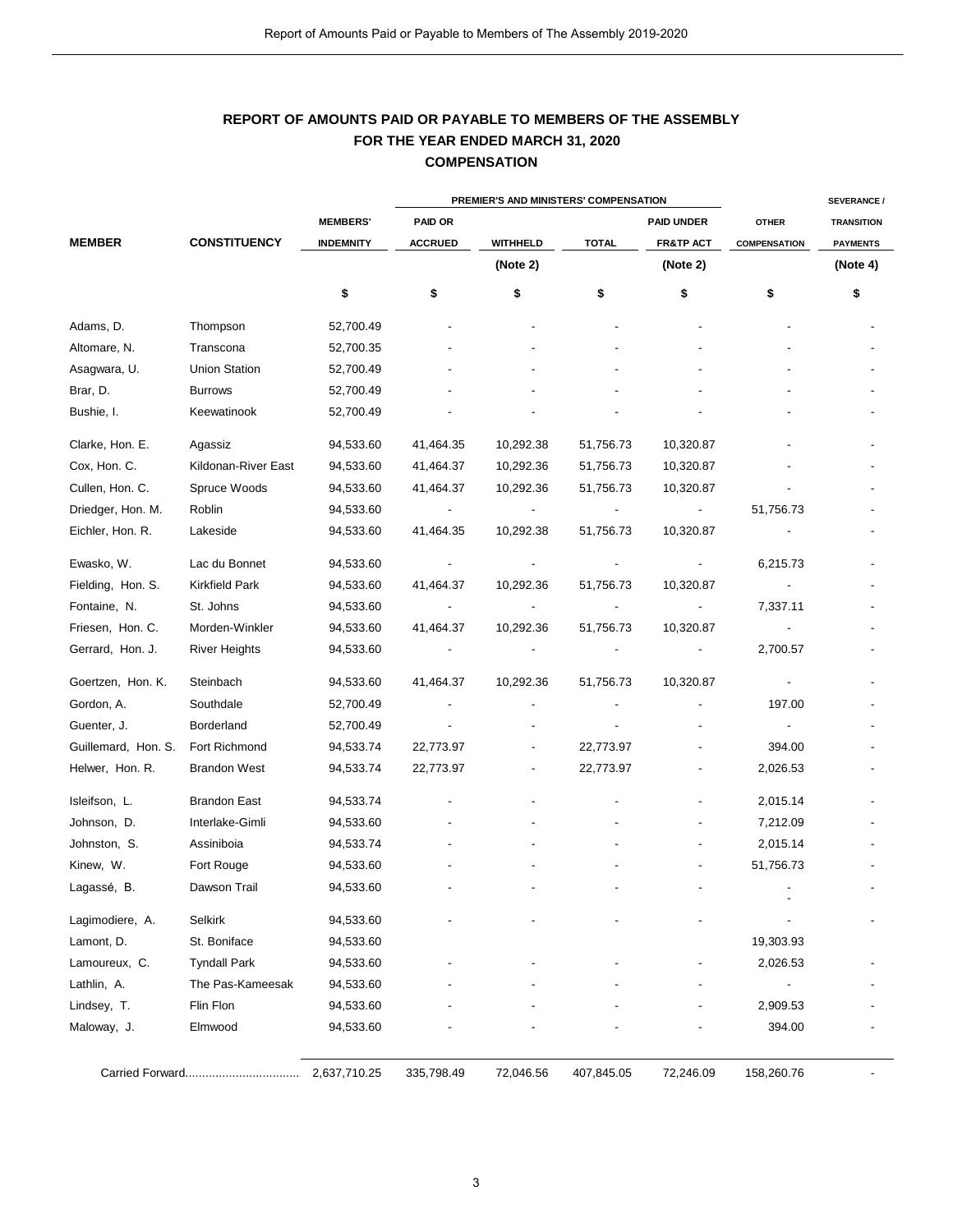|                    |                        |                  |                | PREMIER'S AND MINISTERS' COMPENSATION |                          |                      |                     | <b>SEVERANCE /</b> |
|--------------------|------------------------|------------------|----------------|---------------------------------------|--------------------------|----------------------|---------------------|--------------------|
|                    |                        | <b>MEMBERS'</b>  | <b>PAID OR</b> |                                       |                          | <b>PAID UNDER</b>    | <b>OTHER</b>        | <b>TRANSITION</b>  |
| <b>MEMBER</b>      | <b>CONSTITUENCY</b>    | <b>INDEMNITY</b> | <b>ACCRUED</b> | WITHHELD                              | <b>TOTAL</b>             | <b>FR&amp;TP ACT</b> | <b>COMPENSATION</b> | <b>PAYMENTS</b>    |
|                    |                        |                  |                | (Note 2)                              |                          | (Note 2)             |                     | (Note 4)           |
|                    |                        | \$               | \$             | \$                                    | \$                       | \$                   | \$                  | \$                 |
|                    |                        | 2,637,710.25     | 335,798.49     | 72,046.56                             | 407,845.05               | 72,246.09            | 158,260.76          |                    |
| Marcelino, M.      | Notre Dame             | 52,700.49        |                |                                       |                          |                      |                     |                    |
| Martin, S.         | <b>McPhillips</b>      | 52,700.49        |                |                                       |                          |                      |                     |                    |
| Michaleski, B.     | Dauphin                | 94,533.60        |                |                                       |                          |                      |                     |                    |
| Micklefield, A.    | Rossmere               | 94,533.60        |                |                                       |                          |                      | 7,212.09            |                    |
| Morley-Lecomte, J. | Seine River            | 94,533.74        |                |                                       |                          |                      | 4,238.67            |                    |
| Moses, J.          | St. Vital              | 52,700.49        |                |                                       |                          |                      |                     |                    |
| Naylor, L.         | Wolseley               | 52,700.49        |                |                                       |                          |                      |                     |                    |
| Nesbitt, G.        | <b>Riding Mountain</b> | 94,533.60        |                |                                       |                          |                      | 5,017.61            |                    |
| Pallister, Hon. B. | Fort Whyte             | 94,533.60        | 63,466.30      | 15,753.92                             | 79,220.22                | 15,797.00            |                     |                    |
| Pedersen, Hon. B.  | Midland                | 94,532.31        | 41,464.37      | 10,292.36                             | 51,756.73                | 10,320.87            |                     |                    |
| Piwniuk, D.        | <b>Turtle Mountain</b> | 94,533.60        |                |                                       |                          |                      | 10,095.25           |                    |
| Reyes, J.          | Waverley               | 94,533.60        |                |                                       |                          |                      |                     |                    |
| Sala, A.           | St. James              | 52,700.49        |                |                                       |                          |                      |                     |                    |
| Sandhu, M.         | The Maples             | 52,700.49        |                |                                       |                          |                      |                     |                    |
| Schuler, Hon. R.   | Springfield-Ritchot    | 94,533.60        | 41,464.37      | 10,292.36                             | 51,756.73                | 10,320.87            |                     |                    |
| Smith, A.          | Lagimodiere            | 94,533.60        |                |                                       |                          |                      | 4,238.67            |                    |
| Smith, B.          | Point Douglas          | 94,533.74        |                |                                       |                          |                      | 6,331.15            |                    |
| Smook, D.          | La Verendrye           | 94,533.88        |                |                                       |                          |                      | 6,317.25            |                    |
| Squires, Hon. R.   | Riel                   | 94,533.60        | 41,464.37      | 10,292.36                             | 51,756.73                | 10,320.87            |                     |                    |
| Stefanson, Hon. H. | Tuxedo                 | 94,533.60        | 41,464.37      | 10,292.36                             | 51,756.73                | 10,320.87            |                     |                    |
| Teitsma, J.        | Radisson               | 94,533.60        |                |                                       |                          |                      | 394.00              |                    |
| Wasyliw, M.        | Fort Garry             | 52,700.49        |                |                                       |                          |                      |                     |                    |
| Wharton, Hon. J.   | <b>Red River North</b> | 94,533.60        | 41,464.37      | 10,292.36                             | 51,756.73                | 10,320.87            |                     |                    |
| Wiebe, M.          | Concordia              | 94,533.60        |                |                                       |                          |                      | 3,168.66            |                    |
| Wishart, Hon. I.   | Portage la Prairie     | 94,533.74        |                |                                       | $\overline{\phantom{a}}$ | 3,487.57             | 4,041.67            |                    |
| Wowchuk, R.        | Swan River             | 94,533.60        |                |                                       |                          |                      | 2,026.53            |                    |
| Former MLAs:       |                        |                  |                |                                       |                          |                      |                     |                    |
| Allum, J.          |                        | 41,833.11        |                |                                       |                          |                      |                     | 62,663.48          |
| Altemeyer, R.      |                        | 41,833.11        |                |                                       |                          |                      |                     | 52,700.49          |
| Bindle, K.         |                        | 41,833.11        |                |                                       |                          |                      |                     | 26,929.76          |
| Curry, N.          |                        | 41,833.11        |                |                                       |                          |                      |                     | 26,855.92          |
|                    |                        | 2,332,373.68     | 270,788.15     | 67,215.72                             | 338,003.87               | 70,888.92            | 53,081.55           | 169,149.65         |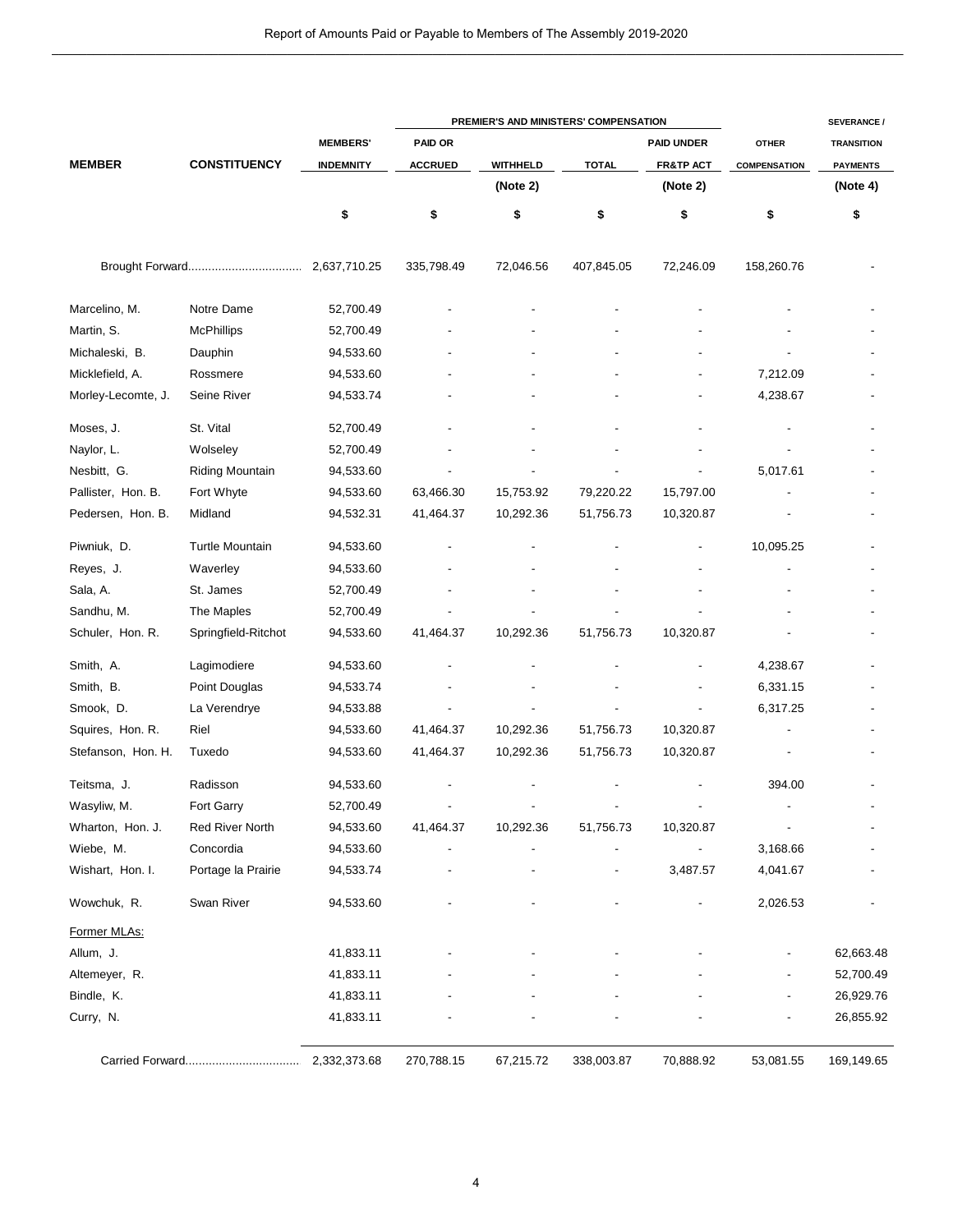|                   |                     |                                     | PREMIER'S AND MINISTERS' COMPENSATION |                             |                          |                                                       |                                     | <b>SEVERANCE /</b>                   |  |
|-------------------|---------------------|-------------------------------------|---------------------------------------|-----------------------------|--------------------------|-------------------------------------------------------|-------------------------------------|--------------------------------------|--|
| <b>MEMBER</b>     | <b>CONSTITUENCY</b> | <b>MEMBERS'</b><br><b>INDEMNITY</b> | <b>PAID OR</b><br><b>ACCRUED</b>      | <b>WITHHELD</b><br>(Note 2) | <b>TOTAL</b>             | <b>PAID UNDER</b><br><b>FR&amp;TP ACT</b><br>(Note 2) | <b>OTHER</b><br><b>COMPENSATION</b> | <b>TRANSITION</b><br><b>PAYMENTS</b> |  |
|                   |                     | \$                                  | \$                                    | \$                          | \$                       | \$                                                    | \$                                  | (Note 4)<br>\$                       |  |
|                   |                     |                                     | 270,788.15                            | 67,215.72                   | 338,003.87               | 70,888.92                                             | 53,081.55                           | 169,149.65                           |  |
| Fletcher, Hon. S. |                     | 41,833.11                           |                                       |                             |                          |                                                       |                                     | 26,929.76                            |  |
| Graydon, C.       |                     | 41,833.11                           | $\overline{\phantom{a}}$              | $\overline{\phantom{a}}$    | $\overline{\phantom{a}}$ | $\overline{\phantom{a}}$                              | $\overline{\phantom{a}}$            | 52,700.49                            |  |
| Klassen, J.       |                     | 41,833.11                           |                                       |                             | $\overline{\phantom{a}}$ |                                                       | 2,909.53                            | 26,855.92                            |  |
| Marcelino, D.     |                     | 41,833.11                           |                                       |                             | $\blacksquare$           |                                                       | $\overline{a}$                      | 62,663.48                            |  |
| Marcelino, F.     |                     | 41,833.11                           |                                       | $\overline{a}$              | $\overline{\phantom{a}}$ |                                                       | $\overline{\phantom{a}}$            | 94,513.00                            |  |
| Martin, S.        | <b>Morris</b>       | 41,833.11                           |                                       |                             | $\blacksquare$           |                                                       | $\overline{\phantom{a}}$            | $\overline{\phantom{a}}$             |  |
| Mayer, C.         |                     | 41,833.11                           | 20,075.90                             | 5,089.62                    | 25,165.52                |                                                       |                                     | 26,855.92                            |  |
| Saran, M.         |                     | 41,833.11                           | $\overline{\phantom{a}}$              | $\overline{a}$              | $\overline{\phantom{a}}$ |                                                       | $\overline{\phantom{a}}$            | 52,700.49                            |  |
| Swan, A.          |                     | 41,833.11                           |                                       |                             | $\blacksquare$           |                                                       | $\blacksquare$                      | 52,700.49                            |  |
| Yakimoski, B.     |                     | 41,833.11                           |                                       | ٠                           |                          |                                                       | $\overline{\phantom{a}}$            | 26,855.92                            |  |
| <b>TOTALS</b>     |                     | 5,388,415.03                        | 626,662.54                            | 144,351.90                  | 771,014.44               | 143,135.01                                            | 214,251.84                          | 591,925.12                           |  |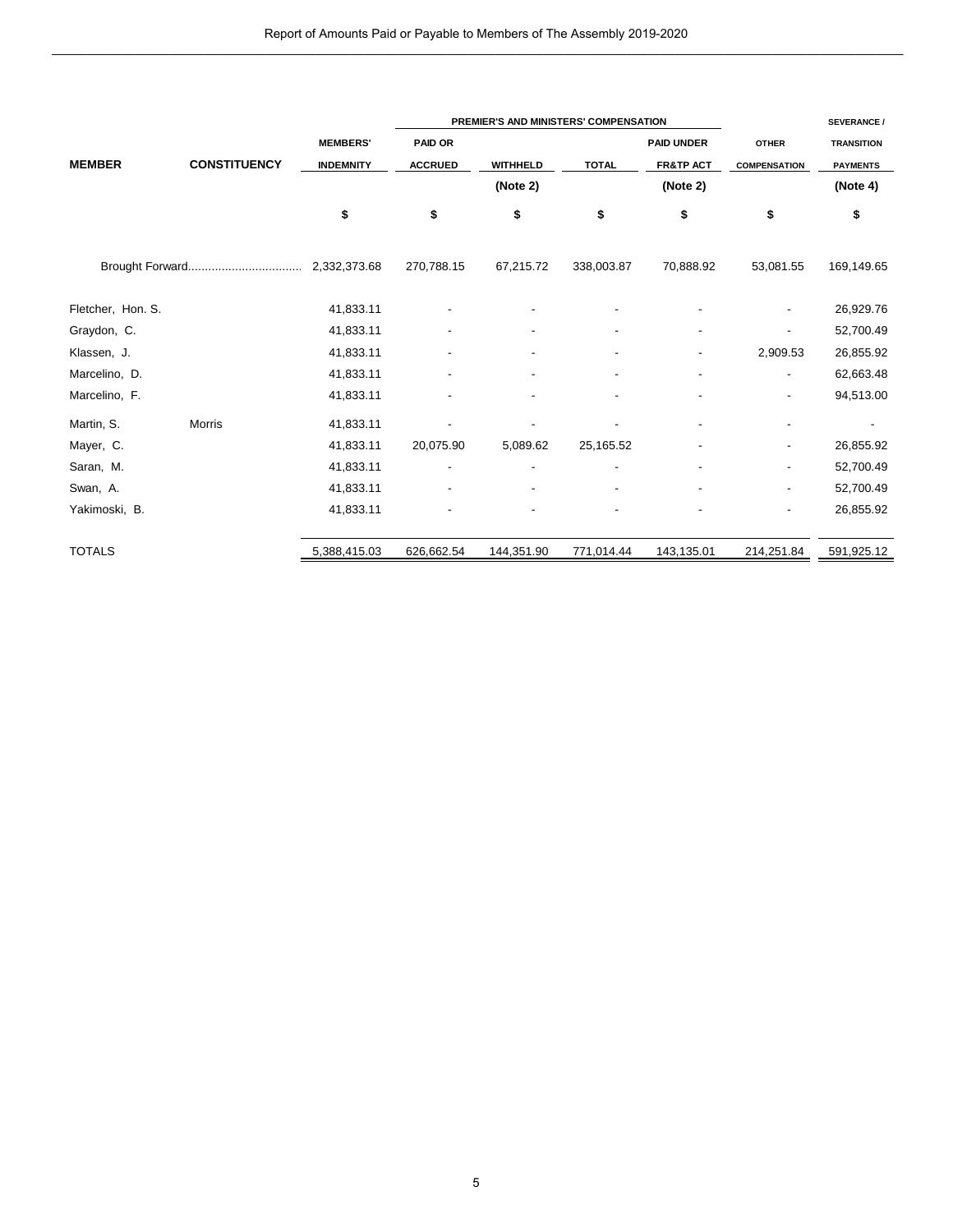# or Payable to Members of The Assembly 2019-2020<br> **RESIDENCE TO MEMBERS OF THE ASSEMBLY<br>
<b>RESIDED MARCH 31, 2020**<br> **EXPENSES**<br> **REMPORARY EXPENSES REPORT OF AMOUNTS PAID OR PAYABLE TO MEMBERS OF THE ASSEMBLY FOR THE YEAR ENDED MARCH 31, 2020**

|                     |                                                              |                   | Report of Amounts Paid or Payable to Members of The Assembly 2019-2020 |                 |                     |  |
|---------------------|--------------------------------------------------------------|-------------------|------------------------------------------------------------------------|-----------------|---------------------|--|
|                     |                                                              |                   |                                                                        |                 |                     |  |
|                     |                                                              |                   |                                                                        |                 |                     |  |
|                     | REPORT OF AMOUNTS PAID OR PAYABLE TO MEMBERS OF THE ASSEMBLY |                   |                                                                        |                 |                     |  |
|                     |                                                              | <b>EXPENSES</b>   | FOR THE YEAR ENDED MARCH 31, 2020                                      |                 |                     |  |
|                     |                                                              |                   |                                                                        |                 |                     |  |
|                     |                                                              | <b>TEMPORARY</b>  |                                                                        |                 | <b>CONSTITUENCY</b> |  |
|                     |                                                              | <b>RESIDENCE</b>  | <b>COMMUTING</b>                                                       | <b>TRAVEL</b>   | <b>ASSISTANT</b>    |  |
| <b>MEMBER</b>       | <b>CONSTITUENCY</b>                                          | <b>AND LIVING</b> | <b>EXPENSES</b>                                                        | <b>EXPENSES</b> | <b>SALARIES</b>     |  |
|                     |                                                              | <b>EXPENSES</b>   |                                                                        |                 | (Note 1a)           |  |
|                     |                                                              | \$                | \$                                                                     | \$              | \$                  |  |
| Adams, D.           | Thompson                                                     | 3,685.00          |                                                                        | 21,822.41       | 21,730.28           |  |
| Altomare, N.        | Transcona                                                    |                   |                                                                        | 64.68           | 20,976.28           |  |
| Asagwara, U.        | <b>Union Station</b>                                         |                   |                                                                        | 3,771.00        | 28,475.84           |  |
| Brar, D.            | <b>Burrows</b>                                               |                   |                                                                        | 1,803.59        | 16,322.37           |  |
| Bushie, I.          | Keewatinook                                                  |                   |                                                                        | 17,499.00       | 25,158.25           |  |
| Clarke, Hon. E.     | Agassiz                                                      | 23,304.17         |                                                                        | 15,324.32       | 47,407.00           |  |
| Cox, Hon. C.        | Kildonan-River East                                          |                   |                                                                        | 1,464.74        | 47,390.00           |  |
| Cullen, Hon. C.     | Spruce Woods                                                 | 23,030.28         |                                                                        | 5,558.33        | 42,151.63           |  |
| Driedger, Hon. M.   | Roblin                                                       |                   |                                                                        | 19.00           | 47,407.00           |  |
| Eichler, Hon. R.    | Lakeside                                                     | 24,505.10         |                                                                        | 572.72          | 47,407.00           |  |
| Ewasko, W.          | Lac du Bonnet                                                | 19,819.57         |                                                                        | 22,435.27       | 42,539.37           |  |
| Fielding, Hon. S.   | <b>Kirkfield Park</b>                                        |                   |                                                                        | 4,973.03        | 47,407.00           |  |
| Fontaine, N.        | St. Johns                                                    |                   |                                                                        | 6,779.00        | 43,178.57           |  |
| Friesen, Hon. C.    | Morden-Winkler                                               | 19,198.74         |                                                                        | 3,658.60        | 37,283.30           |  |
| Gerrard, Hon. J.    | <b>River Heights</b>                                         |                   |                                                                        | 5,419.61        | 47,407.00           |  |
| Goertzen, Hon. K.   | Steinbach                                                    | 22,323.38         |                                                                        | 5,878.57        | 47,324.25           |  |
| Gordon, A.          | Southdale                                                    |                   |                                                                        | 2,369.75        | 28,523.00           |  |
| Guenter, J.         | Borderland                                                   | 6,349.30          |                                                                        | 11,526.65       | 21,022.04           |  |
| Guillemard, Hon. S. | Fort Richmond                                                |                   |                                                                        | 4,094.20        | 47,344.76           |  |
| Helwer, Hon. R.     | <b>Brandon West</b>                                          | 22,485.61         |                                                                        | 5,776.07        | 36,623.61           |  |
| Isleifson, L.       | <b>Brandon East</b>                                          | 19,498.87         |                                                                        | 11,646.80       | 32,510.61           |  |
| Johnson, D.         | Interlake-Gimli                                              | 23,535.45         |                                                                        | 34,791.89       | 47,407.00           |  |
| Johnston, S.        | Assiniboia                                                   |                   |                                                                        | 127.40          | 47,407.00           |  |
| Kinew, W.           | Fort Rouge                                                   |                   |                                                                        |                 | 47,407.00           |  |
| Lagassé, B.         | Dawson Trail                                                 |                   |                                                                        | 8,231.19        | 47,390.00           |  |
| Lagimodiere, A.     | Selkirk                                                      |                   | 2,242.54                                                               | 5,697.92        | 42,924.44           |  |
| Lamont, D.          | St. Boniface                                                 |                   |                                                                        | 6,000.42        | 47,407.00           |  |
| Lamoureux, C.       | <b>Tyndall Park</b>                                          |                   |                                                                        |                 | 41,491.22           |  |
| Lathlin, A.         | The Pas-Kameesak                                             | 19,375.63         |                                                                        | 24,638.32       | 47,407.00           |  |
| Lindsey, T.         | Flin Flon                                                    | 19,518.29         |                                                                        | 46,126.16       | 43,595.44           |  |
| Maloway, J.         | Elmwood                                                      |                   |                                                                        | 1,513.71        | 39,247.99           |  |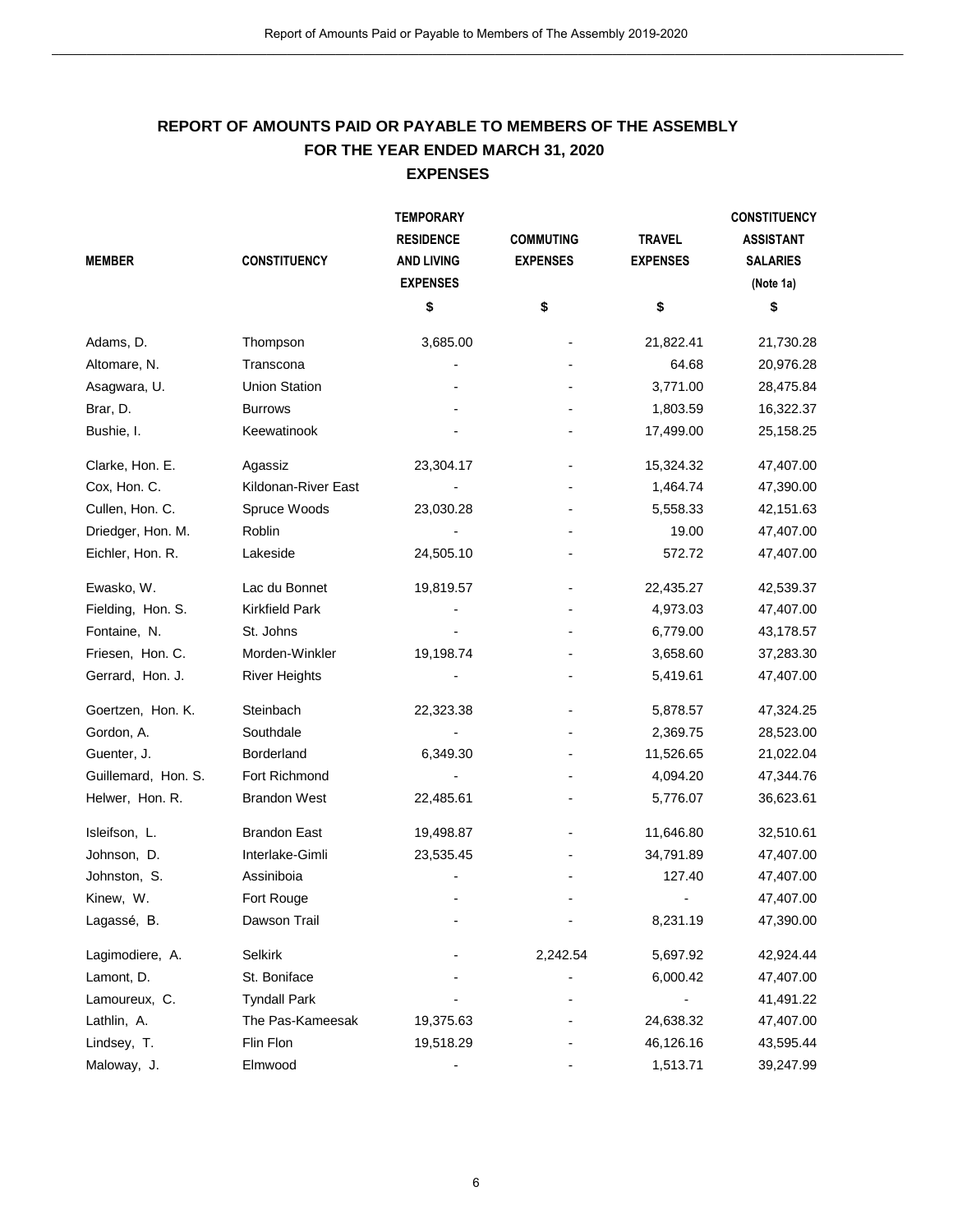|                    | Report of Amounts Paid or Payable to Members of The Assembly 2019-2020 |                 |                  |                 |
|--------------------|------------------------------------------------------------------------|-----------------|------------------|-----------------|
|                    |                                                                        | <b>PRINTING</b> |                  |                 |
| ONSTITUENCY        |                                                                        | <b>AND</b>      |                  |                 |
| <b>OFFICE RENT</b> | <b>CONSTITUENCY</b>                                                    | <b>MAILING</b>  | <b>COMMITTEE</b> | <b>TOTAL</b>    |
| <b>ALLOWANCE</b>   | <b>EXPENSES</b>                                                        | <b>EXPENSES</b> | <b>EXPENSES</b>  | <b>EXPENSES</b> |
|                    | (Note 1a)                                                              | (Note 1b)       |                  |                 |
| \$                 | \$                                                                     | \$              | \$               | \$              |
|                    |                                                                        |                 |                  |                 |
| 6,300.00           | 21,831.53                                                              | 1,373.90        |                  | 76,743.12       |
| 7,070.00           | 28,344.99                                                              | 3,184.74        |                  | 59,640.69       |
| 2,828.00           | 35,802.78                                                              | 4,820.41        |                  | 75,698.03       |
| 8,484.00           | 31,114.60                                                              | 2,837.05        |                  | 60,561.61       |
| 5,600.00           | 35,621.65                                                              | 1,313.69        |                  | 85,192.59       |
| 15,120.00          | 40,193.97                                                              | 4,274.12        |                  | 145,623.58      |
| 16,968.00          | 62,849.90                                                              | 5,062.30        |                  | 133,734.94      |
| 11,592.00          | 25,706.31                                                              | 2,273.75        |                  | 110,312.30      |
| 10,815.00          | 51,667.19                                                              | 3,105.81        |                  | 113,014.00      |
| 15,246.00          | 35,948.91                                                              | 2,448.35        |                  | 126,128.08      |
| 16,968.00          | 30,502.51                                                              | 3,050.41        |                  | 135,315.13      |
| 16,968.00          | 48,603.78                                                              | 4,932.03        |                  | 122,883.84      |
| 13,930.00          | 64,143.83                                                              | 4,457.54        |                  | 132,488.94      |
| 13,653.74          | 36,058.85                                                              | 2,419.54        |                  | 112,272.77      |
| 16,968.00          | 61,821.87                                                              | 5,291.60        |                  | 136,908.08      |
|                    |                                                                        |                 |                  |                 |
| 16,968.00          | 52,858.32                                                              | 5,435.75        |                  | 150,788.27      |
| 4,242.00           | 41,706.65                                                              | 2,365.63        |                  | 79,207.03       |
| 6,454.00           | 37,100.19                                                              | 1,981.51        |                  | 84,433.69       |
| 12,934.14          | 48,063.97                                                              | 4,345.40        |                  | 116,782.47      |
| 15,586.20          | 25,887.20                                                              | 2,917.86        |                  | 109,276.55      |
| 16,968.00          | 35,342.25                                                              | 4,053.48        |                  | 120,020.01      |
| 16,452.00          | 46,583.61                                                              | 2,977.61        |                  | 171,747.56      |
| 16,968.00          | 52,597.61                                                              | 3,803.23        |                  | 120,903.24      |
| 15,554.00          | 56,461.65                                                              | 6,078.64        |                  | 125,501.29      |
| 16,860.00          | 37,126.41                                                              | 2,421.78        |                  | 112,029.38      |
| 15,557.50          | 46,306.50                                                              | 2,730.49        |                  | 115,459.39      |
| 16,968.00          | 59,352.33                                                              | 2,877.19        |                  | 132,604.94      |
| 15,984.00          | 37,264.26                                                              | 3,944.02        |                  | 98,683.50       |
| 13,356.00          | 36,232.08                                                              | 1,814.00        |                  | 142,823.03      |
| 11,036.85          | 36,971.36                                                              | 3,094.84        |                  | 160,342.94      |
| 11,550.00          | 63,880.72                                                              | 6,882.99        |                  | 123,075.41      |
|                    |                                                                        |                 |                  |                 |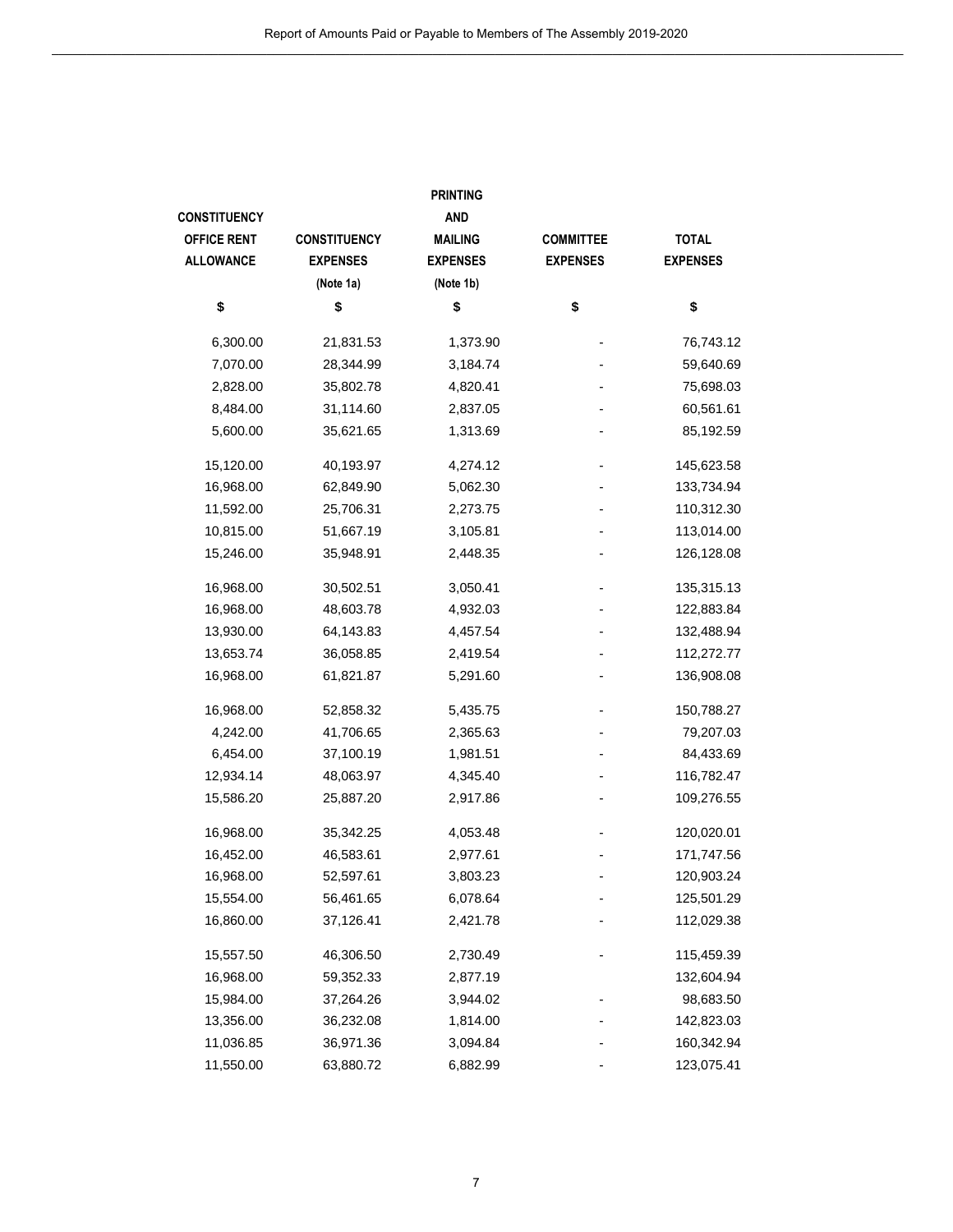|                          |                     | Report of Amounts Paid or Payable to Members of The Assembly 2019-2020 |                                     |                 |                                     |
|--------------------------|---------------------|------------------------------------------------------------------------|-------------------------------------|-----------------|-------------------------------------|
|                          |                     |                                                                        |                                     |                 |                                     |
|                          |                     |                                                                        |                                     |                 |                                     |
|                          |                     |                                                                        |                                     |                 |                                     |
|                          |                     |                                                                        |                                     |                 |                                     |
|                          |                     | <b>TEMPORARY</b>                                                       |                                     | <b>TRAVEL</b>   | <b>CONSTITUENCY</b>                 |
| <b>MEMBER</b>            | <b>CONSTITUENCY</b> | <b>RESIDENCE</b><br><b>AND LIVING</b>                                  | <b>COMMUTING</b><br><b>EXPENSES</b> | <b>EXPENSES</b> | <b>ASSISTANT</b><br><b>SALARIES</b> |
|                          |                     | <b>EXPENSES</b>                                                        |                                     |                 | (Note 1a)                           |
|                          |                     | \$                                                                     | \$                                  | \$              | \$                                  |
|                          |                     |                                                                        |                                     |                 |                                     |
| Marcelino, M.            | Notre Dame          |                                                                        |                                     | 1,627.96        | 28,520.94                           |
| Martin, S.               | <b>McPhillips</b>   |                                                                        |                                     | 3,771.00        | 27,327.88                           |
| Michaleski, B.           | Dauphin             | 18,639.70                                                              |                                     | 10,073.99       | 47,407.00                           |
| Micklefield, A.          | Rossmere            |                                                                        |                                     | 3,169.14        | 47,407.00                           |
| Morley-Lecomte, J.       | Seine River         |                                                                        |                                     | 621.77          | 41,722.41                           |
| Moses, J.                | St. Vital           |                                                                        |                                     | 2,411.83        | 22,460.73                           |
| Naylor, L.               | Wolseley            |                                                                        |                                     | 593.00          | 19,101.93                           |
| Nesbitt, G.              | Riding Mountain     | 14,619.04                                                              |                                     | 29,840.39       | 28,306.76                           |
| Pallister, Hon. B.       | Fort Whyte          |                                                                        |                                     |                 | 35,697.83                           |
| Pedersen, Hon. B.        | Midland             | 22,308.32                                                              |                                     | 237.70          | 13,911.73                           |
| Piwniuk, D.              | Turtle Mountain     | 23,747.74                                                              |                                     | 46,569.45       | 46,821.51                           |
| Reyes, J.                | Waverley            |                                                                        |                                     | 4,399.11        | 46,011.50                           |
| Sala, A.                 | St. James           |                                                                        |                                     | 872.75          | 23,576.72                           |
| Sandhu, M.               | The Maples          |                                                                        |                                     | 336.89          | 22,864.58                           |
| Schuler, Hon. R.         | Springfield-Ritchot |                                                                        |                                     | 9,473.17        | 47,389.30                           |
| Smith, A.                | Lagimodiere         |                                                                        |                                     | 8,732.26        | 47,407.00                           |
| Smith, B.                | Point Douglas       |                                                                        |                                     | 6,779.00        | 47,407.00                           |
| Smook, D.                | La Verendrye        | 22,008.25                                                              |                                     | 32,844.64       | 36,009.52                           |
| Squires, Hon. R.         | Riel                |                                                                        |                                     | 37.52           | 42,190.93                           |
| Stefanson, Hon. H.       | Tuxedo              |                                                                        |                                     | 1,220.05        | 47,407.00                           |
| Teitsma, J.              | Radisson            |                                                                        |                                     |                 | 47,407.00                           |
| Wasyliw, M.              | Fort Garry          |                                                                        |                                     | 766.09          | 28,523.00                           |
| Wharton, Hon. J.         | Red River North     | 23,729.24                                                              |                                     | 5,591.20        | 45,949.42                           |
| Wiebe, M.                | Concordia           |                                                                        |                                     | 4,761.16        | 47,407.00                           |
| Wishart, Hon. I.         | Portage la Prairie  | 17,571.05                                                              |                                     | 6,514.77        | 38,077.03                           |
| Wowchuk, R.              | Swan River          | 18,327.54                                                              |                                     | 30,308.82       | 32,985.55                           |
|                          |                     |                                                                        |                                     |                 |                                     |
| Former MLAs:             |                     |                                                                        |                                     |                 |                                     |
| Allum, J.                |                     |                                                                        |                                     |                 | 18,884.00                           |
| Altemeyer, R.            |                     |                                                                        |                                     | 925.22          | 18,884.00                           |
| Ashton, S.<br>Bindle, K. |                     | 6,704.10<br>13,326.88                                                  |                                     | 13,598.19       | 18,032.16                           |
| Caldwell, D.             |                     | 4,503.79                                                               |                                     | 190.84          |                                     |
| Curry, N.                |                     |                                                                        |                                     | 5,608.54        | 18,689.99                           |
|                          |                     |                                                                        |                                     |                 |                                     |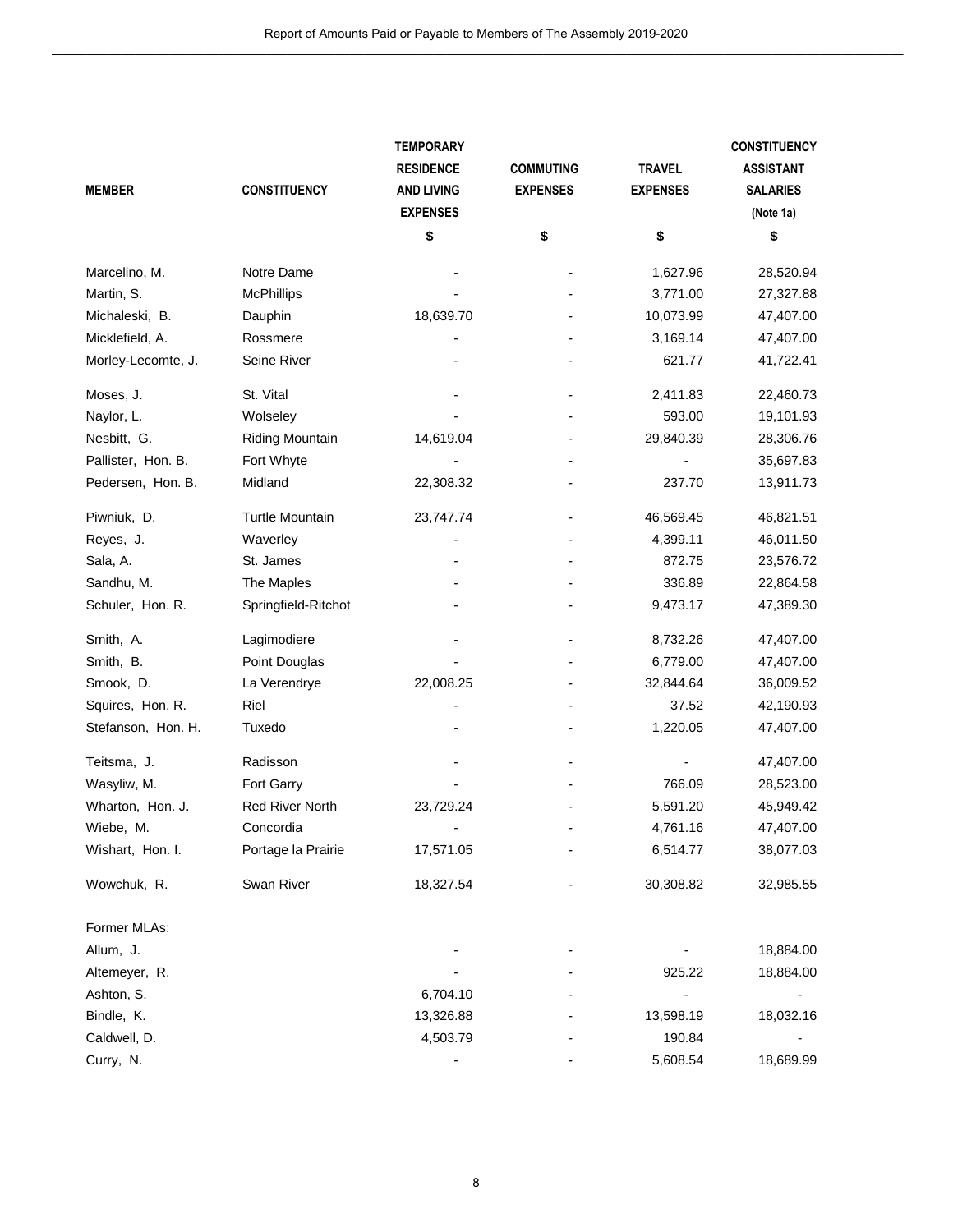| <b>CONSTITUENCY</b><br><b>EXPENSES</b><br>(Note 1a)<br>\$<br>39,365.11 | <b>AND</b><br><b>MAILING</b><br><b>EXPENSES</b><br>(Note 1b)<br>\$ | <b>COMMITTEE</b><br><b>EXPENSES</b>          | <b>TOTAL</b><br><b>EXPENSES</b> |
|------------------------------------------------------------------------|--------------------------------------------------------------------|----------------------------------------------|---------------------------------|
|                                                                        |                                                                    |                                              |                                 |
|                                                                        |                                                                    |                                              |                                 |
|                                                                        |                                                                    |                                              |                                 |
|                                                                        |                                                                    |                                              |                                 |
|                                                                        |                                                                    | \$                                           | \$                              |
|                                                                        | 3,002.84                                                           |                                              | 80,433.06                       |
| 17,610.97                                                              | 2,495.83                                                           |                                              | 59,689.68                       |
| 23,292.24                                                              | 3,691.65                                                           |                                              | 117,054.23                      |
| 59,691.83                                                              | 5,140.45                                                           |                                              | 132,376.42                      |
| 55,175.96                                                              | 3,379.07                                                           |                                              | 117,867.21                      |
|                                                                        |                                                                    |                                              | 49,967.67                       |
| 33,694.22                                                              |                                                                    |                                              | 62,486.19                       |
|                                                                        |                                                                    |                                              | 106,539.06                      |
|                                                                        |                                                                    |                                              | 81,217.79                       |
| 31,178.35                                                              | 2,542.88                                                           |                                              | 85,298.98                       |
| 37,858.43                                                              | 2,651.28                                                           |                                              | 173,678.41                      |
| 61,958.98                                                              | 4,662.00                                                           |                                              | 133,999.59                      |
| 32,869.36                                                              | 2,575.61                                                           |                                              | 68,217.06                       |
| 21,403.92                                                              | 2,431.21                                                           |                                              | 52,692.60                       |
| 58,334.16                                                              | 5,313.58                                                           |                                              | 135,763.21                      |
| 66,750.42                                                              | 3,202.28                                                           |                                              | 138,442.60                      |
| 64,183.19                                                              | 5,213.58                                                           |                                              | 140,550.77                      |
| 29,277.60                                                              | 2,378.07                                                           |                                              | 132,643.99                      |
| 61,000.56                                                              | 4,021.08                                                           |                                              | 124,218.09                      |
| 36,079.33                                                              | 3,310.81                                                           |                                              | 104,985.19                      |
| 61,556.41                                                              | 3,647.47                                                           |                                              | 127,555.88                      |
| 38,527.15                                                              | 2,109.93                                                           |                                              | 75,518.17                       |
| 31,448.28                                                              | 2,430.40                                                           |                                              | 121,028.54                      |
| 64,904.92                                                              | 4,283.82                                                           |                                              | 138,324.90                      |
| 26,950.20                                                              | 2,620.37                                                           |                                              | 100,868.42                      |
| 23,205.58                                                              | 2,857.22                                                           |                                              | 117,292.21                      |
|                                                                        | 17,348.54<br>20,566.80<br>31,943.02                                | 3,504.57<br>3,441.04<br>2,862.07<br>2,236.94 |                                 |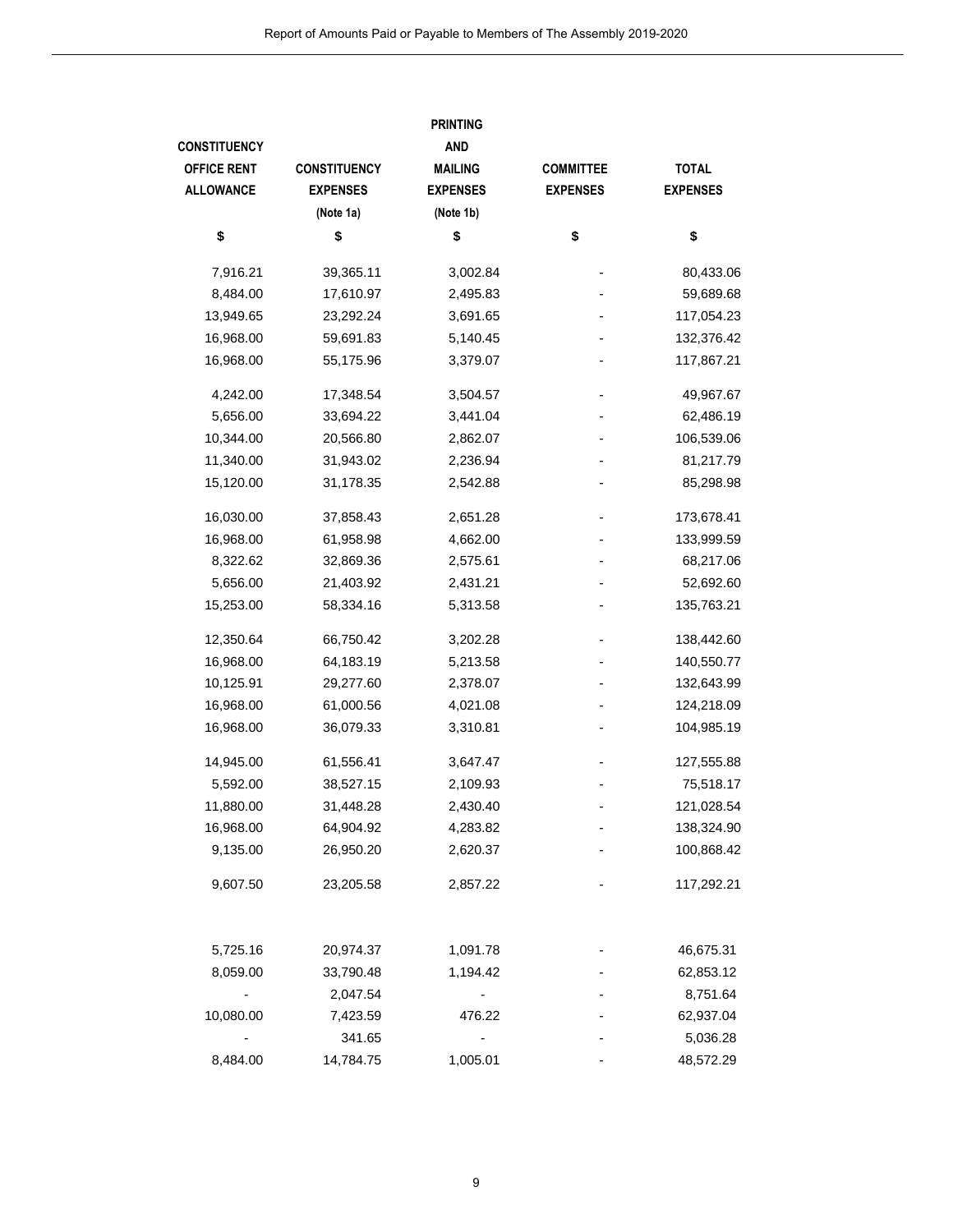| Report of Amounts Paid or Payable to Members of The Assembly 2019-2020 |                     |                                                                              |                                     |                                  |                                                                         |  |  |
|------------------------------------------------------------------------|---------------------|------------------------------------------------------------------------------|-------------------------------------|----------------------------------|-------------------------------------------------------------------------|--|--|
| <b>MEMBER</b>                                                          | <b>CONSTITUENCY</b> | <b>TEMPORARY</b><br><b>RESIDENCE</b><br><b>AND LIVING</b><br><b>EXPENSES</b> | <b>COMMUTING</b><br><b>EXPENSES</b> | <b>TRAVEL</b><br><b>EXPENSES</b> | <b>CONSTITUENCY</b><br><b>ASSISTANT</b><br><b>SALARIES</b><br>(Note 1a) |  |  |
|                                                                        |                     | \$                                                                           | \$                                  | \$                               | \$                                                                      |  |  |
| Fletcher, Hon. S.                                                      |                     |                                                                              |                                     | 1,312.46                         | 18,579.48                                                               |  |  |
| Graydon, C.                                                            |                     | 13,968.41                                                                    |                                     | 19,068.87                        | 18,884.00                                                               |  |  |
| Klassen, J.                                                            |                     | 10,814.54                                                                    |                                     | 10,814.33                        | 2,463.60                                                                |  |  |
| Marcelino, D.                                                          |                     |                                                                              |                                     | 1,263.72                         | 18,884.00                                                               |  |  |
| Marcelino, F.                                                          |                     |                                                                              |                                     | 551.48                           | 18,884.00                                                               |  |  |
| Martin, S.                                                             | Morris              |                                                                              | 772.00                              | 10,651.09                        | 18,884.00                                                               |  |  |
| Mayer, C.                                                              |                     |                                                                              |                                     |                                  | 18,884.00                                                               |  |  |
| Saran, M.                                                              |                     |                                                                              |                                     |                                  | 18,884.00                                                               |  |  |
| Swan, A.                                                               |                     |                                                                              |                                     |                                  | 18,884.00                                                               |  |  |
| Yakimoski, B.                                                          |                     |                                                                              |                                     | 1,445.87                         | 18,819.84                                                               |  |  |
|                                                                        |                     |                                                                              |                                     |                                  |                                                                         |  |  |
| <b>TOTALS</b>                                                          |                     | 456,897.99                                                                   | 3,014.54                            | 556,568.62                       | 2,433,112.59                                                            |  |  |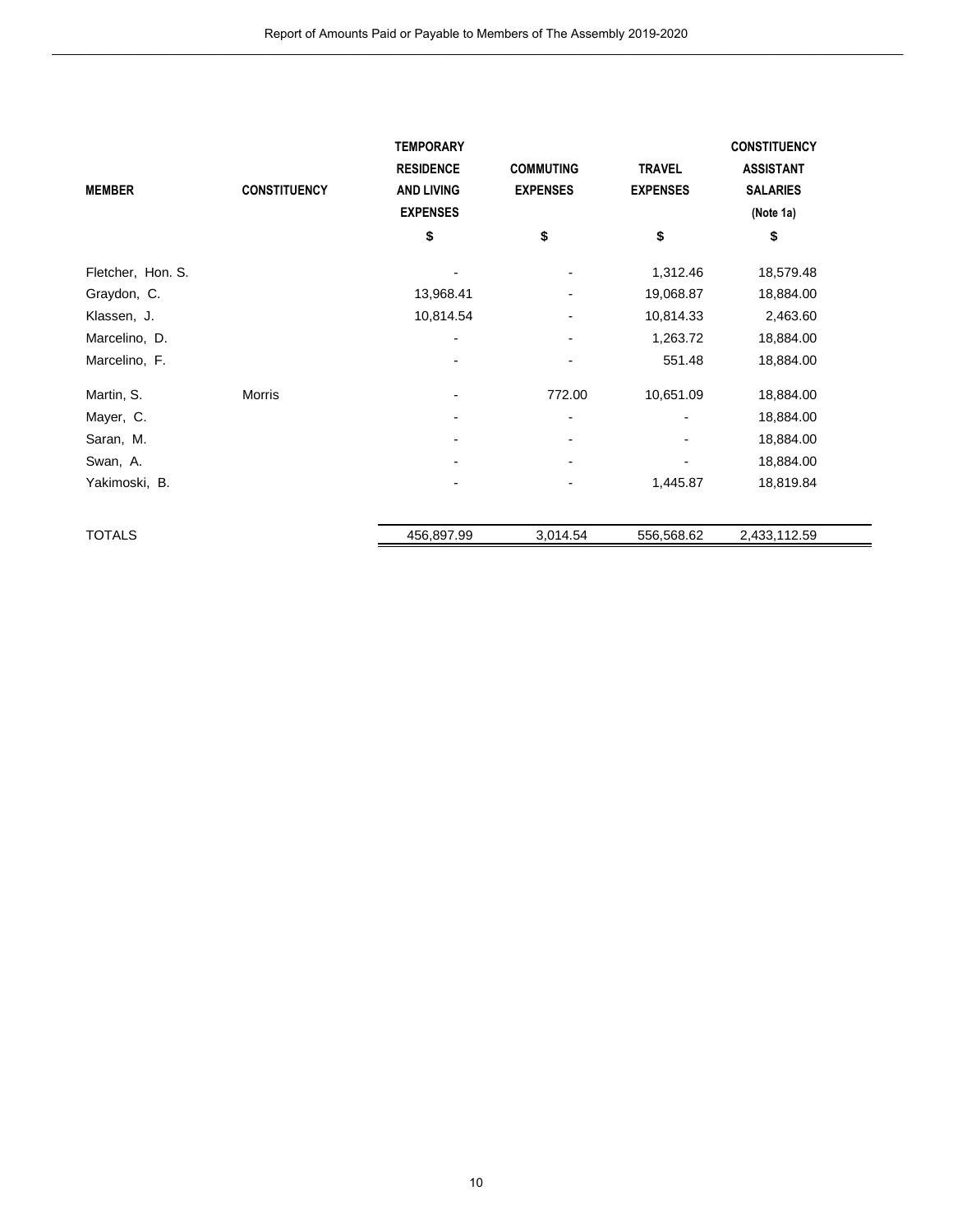|                     | Report of Amounts Paid or Payable to Members of The Assembly 2019-2020 |                               |                  |                 |  |
|---------------------|------------------------------------------------------------------------|-------------------------------|------------------|-----------------|--|
| <b>CONSTITUENCY</b> |                                                                        | <b>PRINTING</b><br><b>AND</b> |                  |                 |  |
| <b>OFFICE RENT</b>  | <b>CONSTITUENCY</b>                                                    | <b>MAILING</b>                | <b>COMMITTEE</b> | <b>TOTAL</b>    |  |
| <b>ALLOWANCE</b>    | <b>EXPENSES</b>                                                        | <b>EXPENSES</b>               | <b>EXPENSES</b>  | <b>EXPENSES</b> |  |
|                     | (Note 1a)                                                              | (Note 1b)                     |                  |                 |  |
| \$                  | \$                                                                     | \$                            | \$               | \$              |  |
| 8,484.00            | 64,232.19                                                              | 4,681.80                      |                  | 97,289.93       |  |
| 8,085.00            | 18,838.71                                                              | 2,542.65                      |                  | 81,387.64       |  |
| 7,644.00            | 3,392.22                                                               | 2,308.54                      |                  | 37,437.23       |  |
| 6,069.00            | 26,354.93                                                              | 860.25                        |                  | 53,431.90       |  |
| 6,625.00            | 33,414.74                                                              | 1,449.28                      |                  | 60,924.50       |  |
| 9,898.00            | 27,989.74                                                              |                               |                  | 68,194.83       |  |
| 11,312.00           | 26,221.52                                                              | 2,115.41                      |                  | 58,532.93       |  |
| 7,359.34            | 25,092.75                                                              |                               |                  | 51,336.09       |  |
| 7,528.50            | 26,179.12                                                              | 1,078.14                      |                  | 53,669.76       |  |
| 9,898.00            | 28,914.63                                                              |                               |                  | 59,078.34       |  |
|                     |                                                                        |                               |                  |                 |  |
| 831,925.96          | 2,730,116.24                                                           | 213,379.21                    |                  | 7,225,015.15    |  |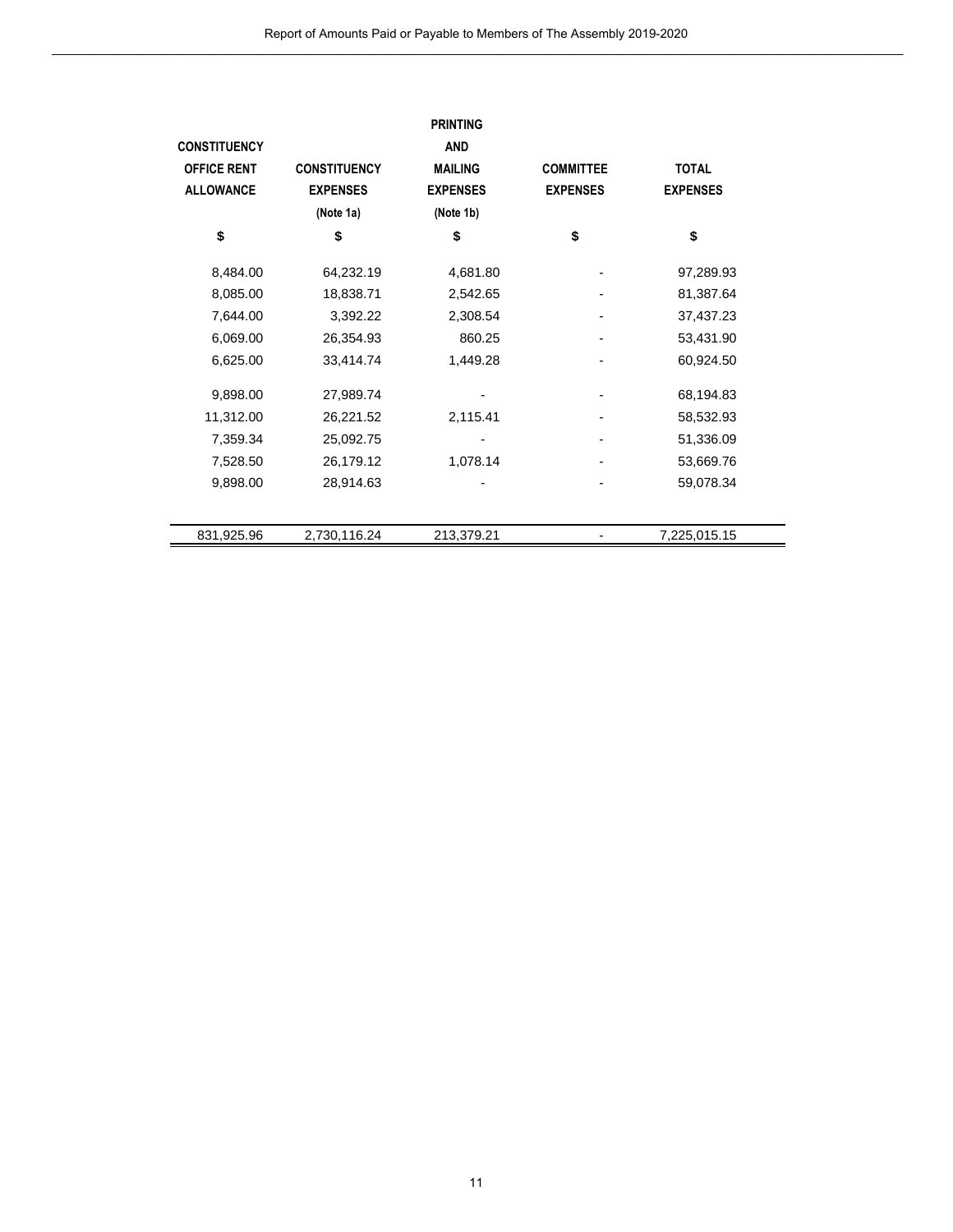# **REPORT OF AMOUNTS PAID OR PAYABLE TO MEMBERS OF THE ASSEMBLY 1. BASIS OF ACCOUNTING FOR THE YEAR ENDED MARCH 31, 2020 NOTES TO THE FINANCIAL REPORT**

This Report presents the amounts paid or payable to members of the legislature as required by Sections 52.27 (1) and (2) of The Legislative Assembly Act.

Expenses and compensation are recognized on an accrual basis. Expenses are accrued based upon the claims processed to May 15, 2020.

Repayments by MLAs for claims over the maximum entitlement are recognized when received.

Expenses in this Report represent the constituency expenses established by The Legislative Assembly Act and disbursed by the Members' Allowances Office. This Report does not include any expenses incurred by a minister and disbursed by the minister's department or other departments. In addition, this Report does not include any expenses incurred by other MLAs that are disbursed by other departments.

Expenses incurred by a minister for his or her department are published in the Minister's Expense Reports posted on the website of that department. Other payments over \$50,000 made by a department to MLAs are reported in the Statement of Payments in Volume 2 of the Public Accounts.

The reported amounts reflect the following policies based upon directives and interpretations by the Legislative Assembly Management Commission: is a reported amounts reflect the following policies based upon directives and interpretations by the Legislative Assembly<br>Annagement Commission:<br>A. MLAs are charged under their constituency expense entitlements with the s

- as sick leave, statutory holiday pay, and overtime, in addition to their salary and vacation pay. All other benefits, totalling \$883,013 for the year ended March 31, 2020, are not charged to MLAs' entitlements and are therefore excluded from this Report. as sick leave, statutory holiday pay, and overtime, in addition to their salary and vacation pay. All other bene<br>\$883,013 for the year ended March 31, 2020, are not charged to MLAs' entitlements and are therefore exclude<br>t
- member's behalf are excluded from this Report. c. Costs associated with the assignment of government vehicles to members, or payments of the optional car allowance to c. Costs associated with the assignment of government vehicles to members, or payments of the optional
- members, in lieu of assigned vehicles, are excluded from this Report.

### **2. PREMIER'S AND MINISTERS' COMPENSATION**

The Fiscal Responsibility and Taxpayer Protection Act (FR&TP Act) requires the government not to incur a deficit greater than the baseline amount and penalizes ministers by reducing their salaries if this requirement is not met. The deficit amount is calculated in accordance with the Act.

The Act also requires the government to withhold 20% of the ministerial salaries. This percentage will increase to 40% if the government has a deficit exceeding the baseline amount for two consecutive years. The withheld amounts will be paid to the ministers if there is no deficit incurred or if the deficit is below the baseline amount.

As of March 31, 2020, a total of \$144,351 was withheld. Any salary reductions or repayments related to these withheld amounts will be disclosed in the next year's report. As of March 31, 2020 a total of \$143,134 was paid to the ministers as the deficit was below the baseline amount in 2018/19.